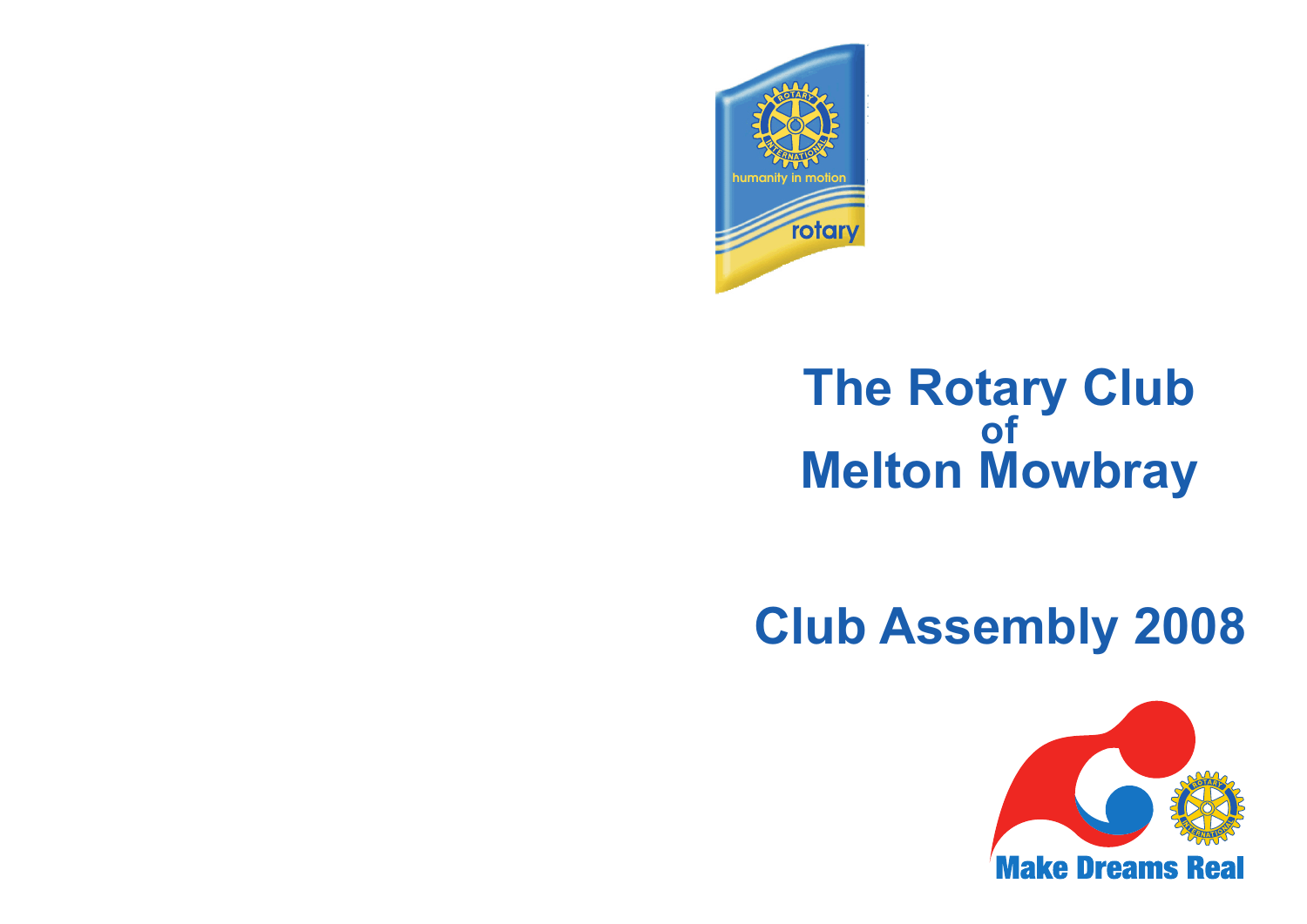## **International Committee**

## **Membership Committee**

#### **Projects carried forward.**

- Philippines Complete assembly of load and ship aid container (Oct)
	- Visit area to review projects (Jan/Feb)
- Spectacles Continue with collection of used spectacles

Funding for these activities already covered in approved matching grant project.

#### **New projects.**

- Poland review proposals for a matching grant project from our sister club and assess fund raising requirements with local Polish community.
- Madagascar potential support for King Edward pupils work (in lieu of gap year bursary) £500 with possible matching funds from Raynes trust.
- Polio Support for RI polio initiative of £500 per club
- · Water Aid £500
- Shelter boxes £500

Fund Raising target for Committee £2,000 plus matching grant funding in collaboration with local community if a project is supported from our Polish sister club.

#### **Fund raising plans:**

- $\cdot$  29<sup>th</sup> September International themed evening meeting, review past successful projects and focus on one of the above new projects, target to raise £500.
- Local businesses backing for specific initiative.
- · Other local trusts.
- · Joint fund raising with Polish community.

#### **Other Investigation work.**

The following investigations will be carried out this year for potential future year's projects:

- Philippines visit Jan 09 John Dehnel + group
- Nepal visit Nov 08 Richard Fisher
- · Ongoing links with India Pam Posnett

#### *Richard Fisher International Chair 2008/9*

The purpose of the Committee is to facilitate the recruitment of suitable new members for the Club and to aid the retention of existing members.

During the year we shall continue to lead on the implementation of a strategy for membership recruitment and retention.

Our aims and objectives for the year are:

- §To operate the strategy for membership recruitment
- §To develop a new member orientation programme
- §To maintain mentor support for members
- §To maintain and review records for the attendance of members
- §To update the record of members' interests
- §To support the Almoner for the Club
- To meet the membership requirement for the Presidential **Citation**

*Michael Osborne Membership Chair 2008/9*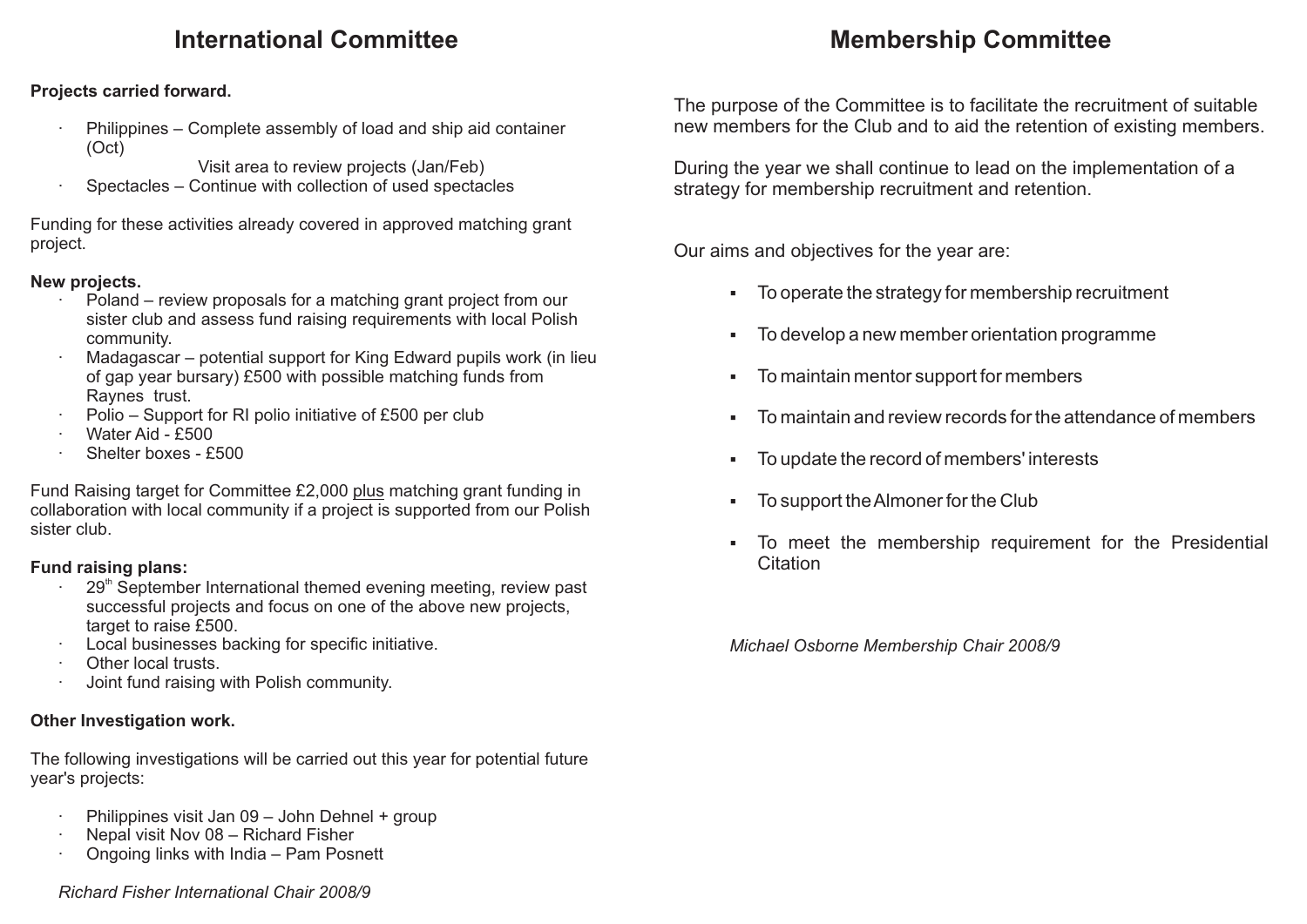### **Youth Committee**

It is proposed to organise and promote a full range of Rotary Youth Opportunities in the coming year jointly with the Rotary Club of Melton Mowbray Belvoir. A dialogue has commenced and will continue with the staff responsible at the three senior schools in Melton, namely King Edward VII Upper School, Long Field High School and John Ferneley High School.

#### **Interact**

The present Interact Club which is based at King Edward VII Upper School is flourishing. We will continue to give our support, help and advice when and where needed. We will also continue to attend their weekly meeting. In particular, we will assist them to achieve a Presidential Citation in the coming year.

Adialogue has commenced with the other two senior schools in Melton about the formation of further Interact Clubs, each with a Club based in their respective school. We propose to further this discussion with a view to inaugurating and chartering at least one of these within the coming year.

#### **Rotaract**

The present Rotaract Club has a small but committed membership. This needs to be extended and we will provide help and support in achieving a goal of around 20 members during the coming year. We plan to make contacts with former Interact members and the young Polish immigrant community, plus local employers such as Mars, PERAand Melton Borough Council. A barn dance has been arranged for  $19<sup>th</sup>$  July in the Polish Club and the emphasis at this event will be to create more local awareness and target new members. We will also continue to attend their meetings which take place every two weeks.

#### **Youth Speaks**

The aim is to hold competitions at each of the three senior schools in Melton during the month of October. This will be followed by a Melton Final Competition in November to select the winners who will then go forward to the District Semi Final in January.

#### **Young Chef**

The aim is to hold competitions at each of the three senior schools in Melton during the month of November. This will be followed by a Melton Final Competition in December to select the winner who will then go forward to the District Semi Final in February.

#### **Young Musician**

The plan is to continue to support and encourage this competition which has run successfully for many years. The first heat will be in the Baptist Church in January, followed by the local finals in March and the District finals in April.

#### **Young Photographer**

The aim is to hold competitions at each of the three senior schools in Melton to be completed by the end of 2008. This will be followed by a Melton Final Competition early in 2009 to select the winners who will then go forward to the District Semi Final in March.

#### **Young Writer**

The aim is to hold competitions at each of the three senior schools in Melton before the end of 2008. This will be followed by a Melton Final Competition early in 2009 to select the winners who will then go forward to the District Semi Final in April.

#### **Young Designer**

The aim is to hold competitions at each of the three senior schools in Melton early in 2009. This will be followed by a Melton Final Competition to select the winners who will then go forward to the District Semi Final in June.

#### **RYLA**

After missing this year, we plan to search for a suitable candidate to sponsor for participating in the RYLAevent in 2009

#### **Youth Exchange**

We plan to search for suitable candidates to take part on a 6 week short term youth exchange, plus a further candidate to go on a full one year exchange visit. Our twin Club at Warsaw-Wilanow has candidates that they are offering to share this experience with.

#### **Budget and Fund Raising**

The budget for the Youth Opportunities in the year 2008-2009 totals £2800. In addition we have now been requested to include the Life Education Programme within the scope of the Youth Committee's activities; this already has a £1000 commitment from the Club, bringing the total budget requirement to £3800.

It is proposed to raise around £2500 with a youth orientated concert and sponsorship. More details will be provided in due course. This will leave us with a total requirement of around £1300, or £650 for each of the Rotary Clubs involved

#### **Life Education**

This now comes within the scope of this Committee and the budget has been adjusted to include the amount the Club has committed to provide. This figure may be increased if the Belvoir Club's financial commitment is added to the total

#### **Sports Aid**

We propose to select a local sports person to sponsor

#### **Bursary**

We plan to continue to offer a bursary to one local student, as in previous years

#### **Conclusion**

This is a full agenda for the year 2008-2009. Most of the activities have been done before: we plan that with better organisation and more support from members of both Clubs, the results this year will be better and succeed in raising local awareness more of what Rotary is doing.

Of the four avenues of service in Rotary, the importance of the promotion of youth activities cannot be overstated. Youth is our future and the future of Rotary. Youth also is needed by us now as we have seen by the vibrancy of our local Interact and Rotaract Clubs.

I therefore ask for the Club to accept these proposals, and for every member of the Club to give them their enthusiastic and practical support.

*David Morris, Youth Opportunities Chair 2008/9*